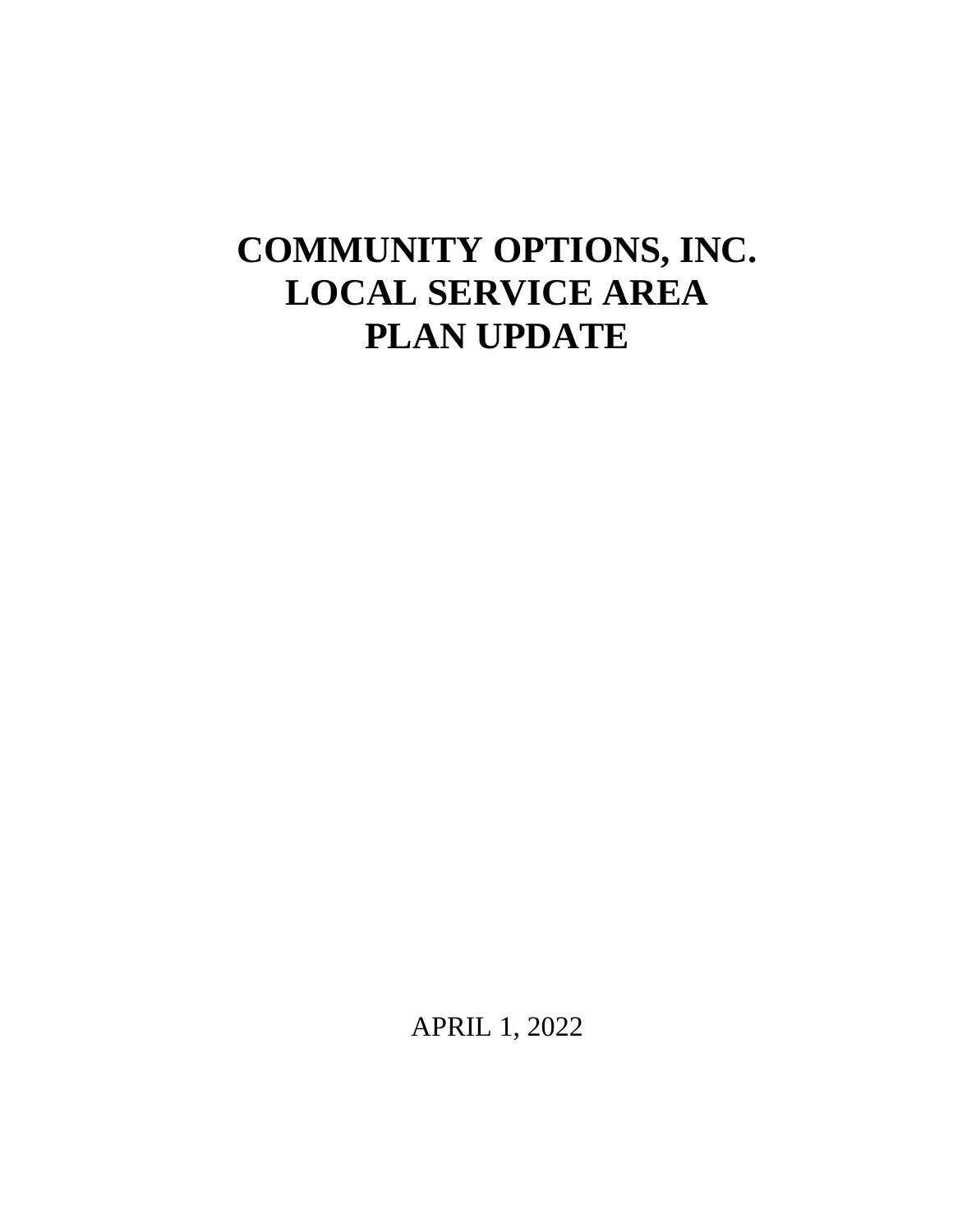# **LOCAL SERVICE AREA PLAN UPDATE MISSION STATEMENT**

The mission of Community Options, Inc. is to assure the provision of services and supports to people for the six counties of Region 10 who meet the definition of having a developmental disability. These services and supports are designed to enable the people served to:

- 1. Uncover and develop the unique gifts each has, so as to be able to more fully contribute to their family, their community, and society at large.
- 2. Establish and develop meaningful relationships throughout their community.
- 3. Enhance their capacity to make choices and learn from the consequences of their choices.
- 4. Enjoy life to the fullest.

#### **AGENCY VALUES**

Community Options believes that:

Everyone has something to contribute.

Everyone needs meaningful relationships.

People deserve the dignity of making choices.

Life is meant to be enjoyed.

## **AGENCY ACCOMPLISHMENTS**

- Provided quality Case Management/Service Coordination and a broad array of services and supports to over 400 area citizens with intellectual and developmental disabilities and, in some cases, their families.
- Re-designated as a Community Centered Board (CCB).
- Developed and successfully implemented strategies related to the COVID-19 pandemic that were highly effective in keeping the people we support and our staff healthy and safe.
- Continued Case Management Redesign efforts with HCPF, Alliance, and other CCBs to bring Colorado into compliance with Conflict Free Case Management requirements and began facilitating a series of meetings with the Delta and Montrose County SEPs related to the future provision of Case Management services.
- Continued a leadership role with HCPF officials and other rural/frontier CCBs regarding the attrition of HCB-DD enrollments in rural areas that is impacting statewide access to services. Of the 667 appropriations we received twelve, but only had nine on the waitlist. All nine were enrolled in the DD waiver. Six were enrolled with Community Options and three with other providers.
- Continued efforts to bring Colorado and Community Options into compliance with the HCBS Final Settings Rules.
- Continued providing Person Centered Thinking training to an ever-increasing number of employees and community partners.
- In July 2021 Community Options began offering the Family Care Giver service model and now supports six families.
- Continued efforts to expand the provider choices available for people receiving services and their families, including the addition of Touch of Care, MLS Senior Service, Roots LLC, and Over the Rainbow Behavioral Services. There are now over 40 Program Approved Service Agencies with program approval in our area, but very few of them actually provide any services. In addition to Community Options and those mentioned above, those service agencies actually providing services in our area are Mosaic, Six Points, Ariel Clinical Services, Behavioral Services of the Rockies, and a wide array of EI and CES providers and independent contractors.
- Continued positive relationship and partnering with the Arc of West Central Colorado.
- Participated in the Alliance Summit.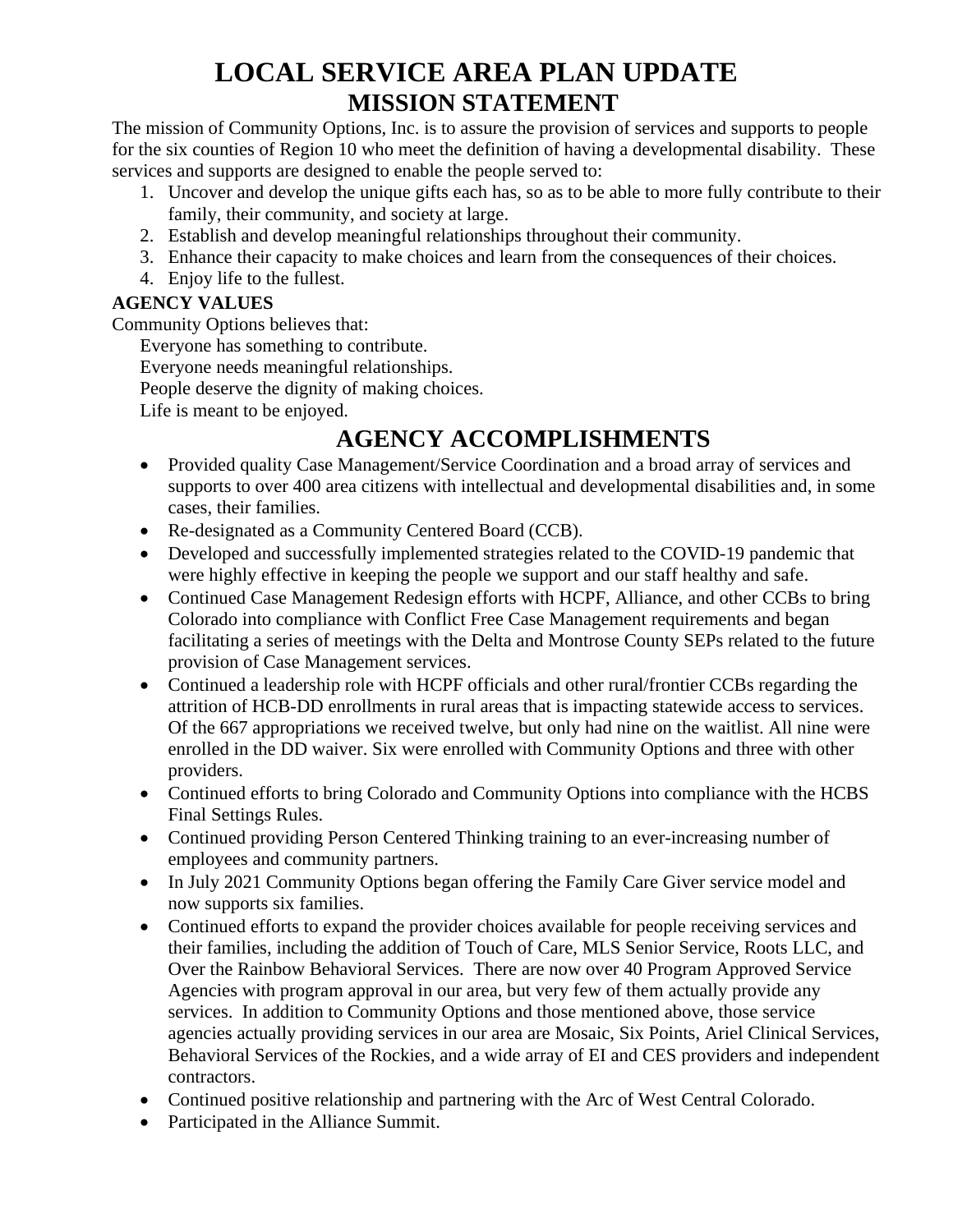- Participated in regular virtual meetings with Senator Coram and Representative Catlin providing legislative updates.
- Maintained positive working relationships with local offices of the Division for Vocational Rehabilitation (DVR), the Departments of Health and Human Services, Mid-Western Colorado Mental Health Center, the Arc, local school districts and BOCES, hospitals and medical providers, law enforcement, and transportation providers.
- Maintained positive relationships with Joint Budget Committee (JBC) members and other legislators, as well as local elected officials.
- Submitted successful applications and grant requests for an array of supports including AEDs for facilities.
- Worked successfully with HCPF, the JBC, and the General Assembly to secure additional short-term funding to stabilize programs and operations utilizing under expenditures related to COVID occupancy and other restrictions.
- Continued membership in several other committees with Alliance.
- Held a highly successful 49th Annual Meeting which included a performance by the unified musical/dance group "Joyful Sounds"
- Worked collaboratively to present "Non Profit Collaboration Event" in Montrose.
- Successfully completed all Deliverables required by our contract with HCPF
- Continued efforts to effectively capture available revenues, including implementation of new funding methodology related Targeted Case Management (TCM) and CCB functions, and Medicaid and insurance reimbursements for EI services, as well as the new State General Fund allocation and billing methodology implemented in FY 22.
- Continued to post all required information on our website and meet all other transparency requirements related to SB-038.
- Continued successful fund-raising activities including obtaining a second grant award through the Colorado Dept. of Transportation that enabled us to purchase two more new vans to help replace some of our aging fleet.
- Continued efforts of our Public Relations/Fund Raising Committee of the Board of Directors, including a successful campaign to raise sufficient funds to cover the local match component of our CDOT grant.
- Participate regularly in meetings with Montrose County Commissioner Sue Hansen.
- Facilitated a successful virtual and in-person Satisfaction Survey/Public Forum questionnaire process through which we acquired input from 34 people. There were close to 85 clients in attendance at the public forums.
- Continued a sponsored spot on public radio KVNF.
- Continued efforts to examine and modify service models in an effort to identify efficiencies and cost-effective strategies to promote long-term viability.
- Continued collaborative relationships with the Montrose High School National Honor Society and Key Clubs, the All Saints Episcopal Church, and a wide variety of community volunteer opportunities.
- Continued publication of an informative quarterly agency newsletter.
- Continued efforts focused on work safety and risk management that resulted in maintaining our Cost Containment Certificate.
- Continued efforts to update and enhance technologies and systems capacities, transportation capacities, and facility upkeep and maintenance as revenues have allowed.
- Maintained all necessary information to continue participation on the ColoradoGives.org website, enhancing our visibility and transparency and allowing us to continue participation in Colorado Gives Day.
- Overall delivery of services by the EI/Children's team continues to be stable and timely despite continuing COVID restrictions.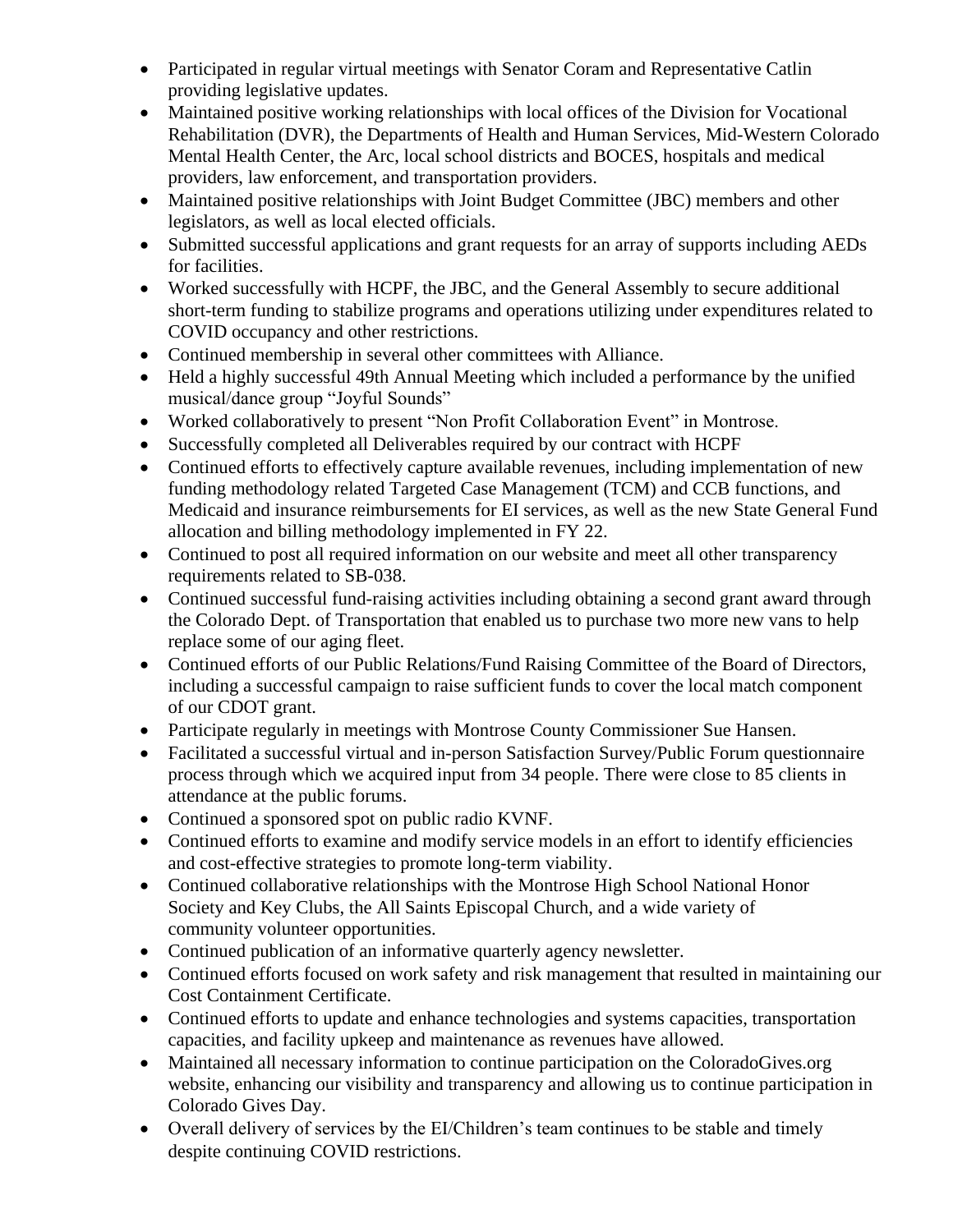- EI Coordinator, SCs, and DI actively participate in ongoing Technical Assistance calls and webinars to ensure they remain up to date on information.
- EI Coordinator will be submitting RFP for Community Options to complete evaluations.
- Family Support Manager coordinates the Family Support Council.
- CM Director attends State CM Director meetings to stay abreast of the latest information related to Case Management Redesign and engage as an active stakeholder.
- Continued to maintain the agency waitlist and enroll individuals as appropriate.
- CM Director is a Person-Centered Thinking trainer and provides trainings on the Western Slope to Community Options and other providers as requested.
- Continued to participate in Quality Improvement Strategy and Performance Reviews for Case Management.
- Will be participating in the Soft Launch of the new statewide Care and Case Management system and then will prepare for Go-Live in the fall.
- Case Management continues to assist in the work needed for the National Core Satisfaction Survey.

### **IDENTIFIED NEEDS OF ELIGIBLE PERSONS**

• **Need:** The world and our work have changed dramatically over the past years in response to the COVID-19 pandemic. So the over-riding need is for the people we support and our staff to stay safe and healthy. **Plan to Address:** The details of the plan were submitted to HCPF in our Business Continuity Plan. Additionally, Community Options has submitted On-Going Vaccination Plans for licensed facilities. In order to implement those plans and on-going revisions, we attended an endless array of HCPF and CDPH&E webinars, underwent successful CDPH&E Infection Control Surveys, and continued never-ending programmatic efforts to address new information, new issues and new concerns and implement new guidance.

Now that the world is beginning to at least resemble our previous "normal", the following needs of people eligible for services in our area present themselves:

- **Need:** To finally address the ever-growing waiting list of people needing and wanting HCB-DD services. **Plan to Address:** The collaborative effort led by Alliance to End the Wait resulted in the receipt of 12 resources. We will continue to work collaboratively to increase provider capacities and have available services in the event more resources are released.
- Need: To address the shrinking service capacity and availability related to the on-going attrition of HCB-DD enrollments. **Plan to Address:** We will continue in a leadership role in working with HCPF and other rural/frontier CCBs and service agencies to develop strategies to stabilize service capacity and availability in those areas. We will continue to participate in the Direct Care Workforce Collaborative meetings.
- **Need:** To continue providing and developing a wide array of quality services and supports in accordance with people's needs and choices, and with our mission and values. **Plan to**  Address: We will continue working with both internal and external provider agencies to encourage growth and development of quality services and supports. This includes continued efforts at recruitment and retention of residential and day program staff, therapy providers, host home providers, and respite providers, all of which are needed.
- **Need:** To continue efforts to develop and diversify community employment and volunteer opportunities and meaningful day activities, and to come into compliance with the HCBS Settings Rules. **Plan to Address:** We will continue working with both internal and external provider agencies to encourage growth and development of quality services and supports. Additionally, we will work with community resources to develop opportunities.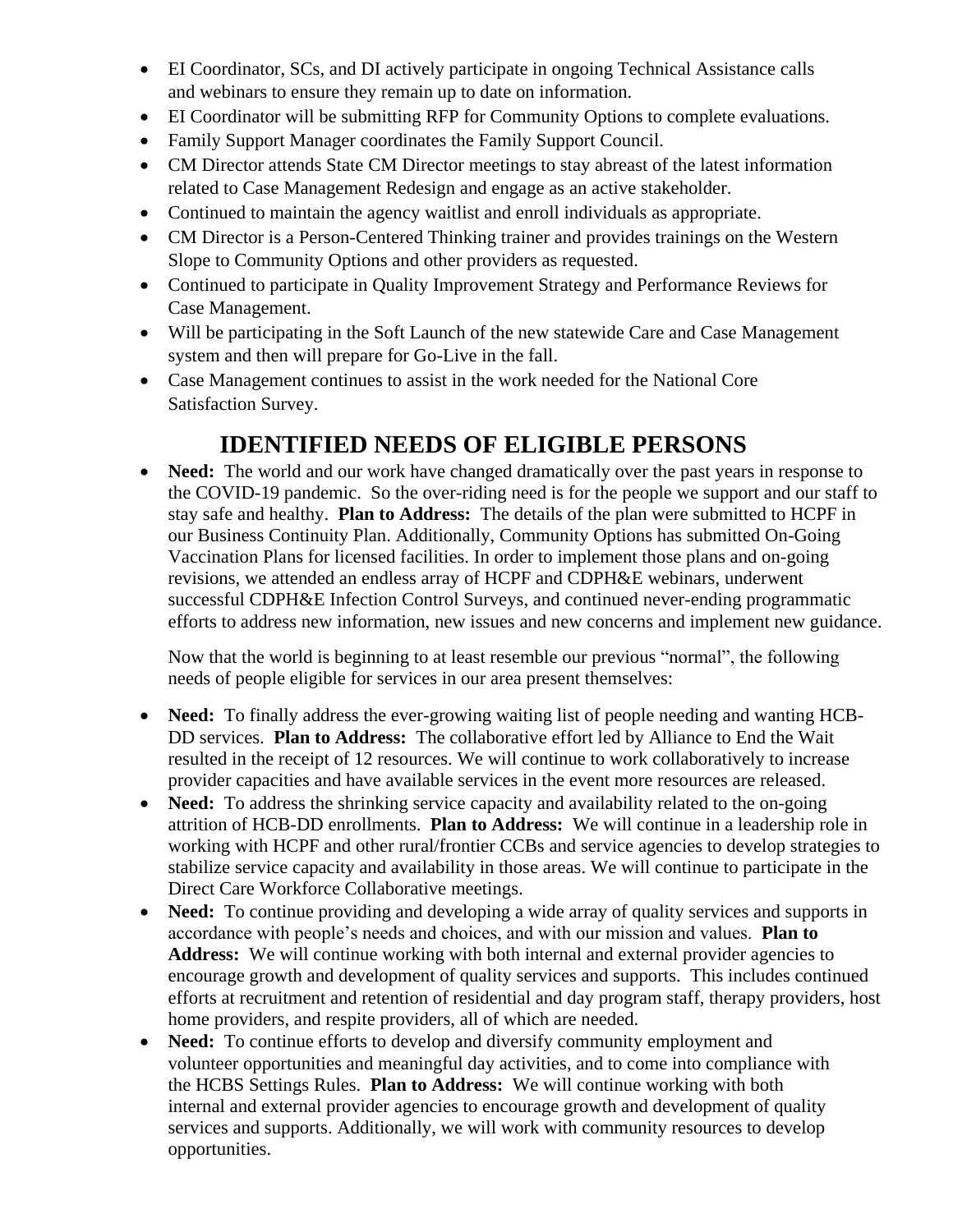- **Need:** To continue developing a broad range of leisure, social, experiential, educational, recreational, and exercise activities, both in our facilities and in community settings in accordance with the HCBS Settings Rules. **Plan to Address:** We will continue working with both internal and external provider agencies to encourage growth and development of quality services and supports, particularly with regards to expanding access to Supported Community Connection services. We will continue to access our community for resources to support this development.
- **Need:** To increase the availability of mental health services for the people we support. **Plan to Address:** To continue working with local mental health agencies such as The Center for Mental Health and on a broader systemic level to assure that people with IDD have access to necessary mental health services and interventions.
- Need: To assist people engaged in sub-minimum wage employment in transitioning to competitive employment, volunteerism, or other services. **Plan to Address:** To continue to work collaboratively with HCPF on transition plans, support staff in completing WISE Training, and provide valuable stakeholder feedback about the future and needs of SE.
- **Need:** To continue developing collaborative relationships with community partners such as the local high schools, service clubs, advocacy organizations, Colorado Mesa University, local city and county governments, and the local business community, as well as efforts aimed at public awareness and education. **Plan to Address:** We will continue to seek opportunities to engage in collaborative efforts with all of these entities, and take opportunities to participate in community events.
- **Need:** To continue efforts to maintain, upgrade, and replace aging vehicles, facilities, and infrastructure as is financially feasible. **Plan to Address:** Within our agency, we will continue our fund-raising efforts, continue to write grants, and seek other sources of funding in order to support the infrastructure necessary to meet the needs of the people we serve. We will continue to evaluate the cost vs. benefits of current settings

#### **LOCAL ISSUES IMPACTING THE DESIGNATED SERVICE AREA**

The reality is that the vast majority of issues impacting our designated service area are not local issues, but rather systemic, external issues over which we have little control, and that have major impacts on the people we serve and their families, the CCB, service providers, and employees. As stated previously, all of these issues have been exacerbated by the COVID-19 crisis, which remains the overriding issue and has implications for each of the following.

- **Issue:** The continued financial viability of the CCB/CMA and primary service provider in this six-county area. **Plan to Address:** To continue working with HCPF, the JBC, and the General Assembly on the many systemic funding issues. On an internal basis, we have eliminated our debt; continued to write grants and seek other fund-raising opportunities; implemented a partially self-funded health insurance plan that uses a "cutting-edge" Reference Based Pricing model to help contain mandated health insurance costs; and continued to examine service models for other possible efficiencies or other opportunities to decrease expenses.
- **Issue:** As stated previously, to continue to address the ever-growing waiting list of people needing and wanting HCB-DD services. **Plan to Address:** The collaborative effort led by Alliance to End the Wait has encouraged and assisted with the release of 667 resources for this waiver. We will continue to collaborate with all parties in this effort and assess service model needs.
- **Issue:** The need for the state to address compliance with federal Conflict Free Case Management requirements in a way that minimizes the impact on people receiving services and their families, Case Management Agencies, Direct Service Providers, and employees, especially given the complexities and lack of service capacity in rural/frontier areas of the state, and which provides choice and respects those choices. **Plan to Address:** To continue to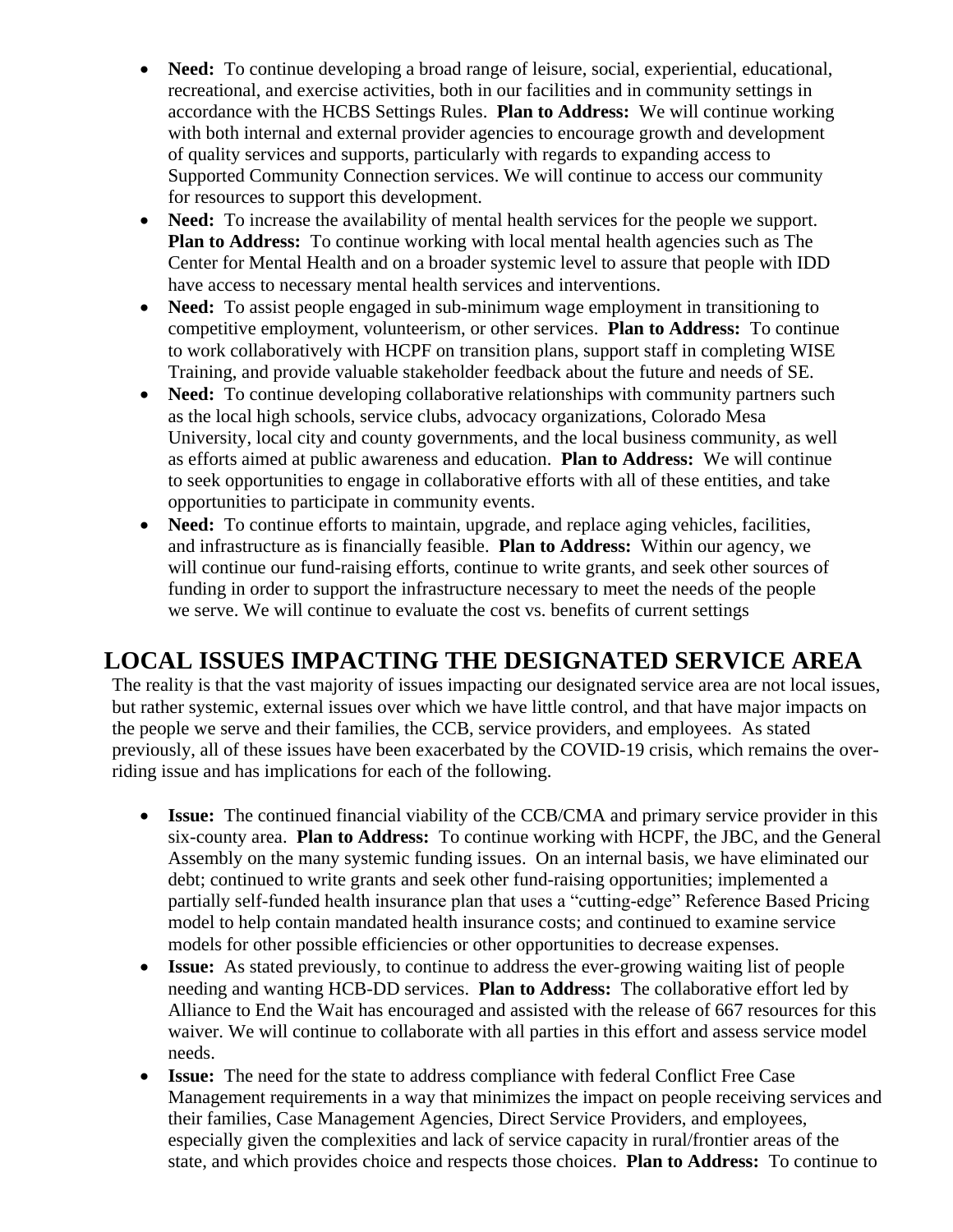be actively involved with HCPF to better understand the implications of a rural exception and CCB Designation; and participate in the promulgation of rules and regulations related to the implementation of CFCM that will minimize the impact on people receiving services, their families, and our agency.

- **Issue:** The lack of service capacity in our rural area that has been exacerbated by inadequate rates and poor access to providers. **Plan to Address:** To continue encouraging service providers to expand the scope of their services and continue working with HCPF and the JBC to increase rates to where they actually cover the cost of providing services and support the acquisition of quality providers.
- **Issue:** The ever-increasing complexity and volume of work expected of our agency and staff, including the new billing requirements in the Early Intervention program, which has dramatically complicated that program. This situation is also exacerbated by years of inadequate administrative funding that does not allow us to increase FTE to deal with these additional requirements, but rather, we keep piling additional demands onto already overworked employees. **Plan to Address:** To continue working with our state partners at HCPF, CDPH&E, and DHS to seek administrative relief, avenues to simplify our service system, and funding to cover the costs of these ever-increasing responsibilities.
- **Issue:** The overly-aggressive service caps in Day Services have significantly decreased the amount of services that people are able to receive. The cap in the number of Day Program units has led to a reduction of one day/week of service, placing major hardships on many families and HH and FCG providers, and drive significant unfunded expenses onto residential service providers. **Plan to Address:** To continue to work with HCPF to modify and/or remove these service limitations in future Waiver amendments.
- **Issue:** The compression of salary structures due to increases in the Minimum wage and stagnant rates that have led to a pay increase of \$7+/hour over the past 5 years for DSPs, while there has been no funding available to increase the wages of mid and upper management staff. **Plan to Address:** T**o** continue working with HCPF and the JBC to increase rates to where they actually cover the cost of providing services, provide valuable stakeholder feedback as to what is the cost of good program management which in turn means good quality services.
- **Issue:** High turnover that impacts continuity of care, and the need for rates that actually cover the cost of providing services and that would allow the CCB and service agencies to recruit and retain quality employees and contractors. This has been exacerbated by the increases in the Minimum Wage and the fact that we have some of the highest health insurance costs in the nation, both of which have dramatically increased payroll expense, with minimal corresponding increase in rates/revenues. **Plan to Address:** To continue working with HCPF and the JBC to increase rates, and to continue to explore other avenues to improve recruitment and retention including improved staff training.